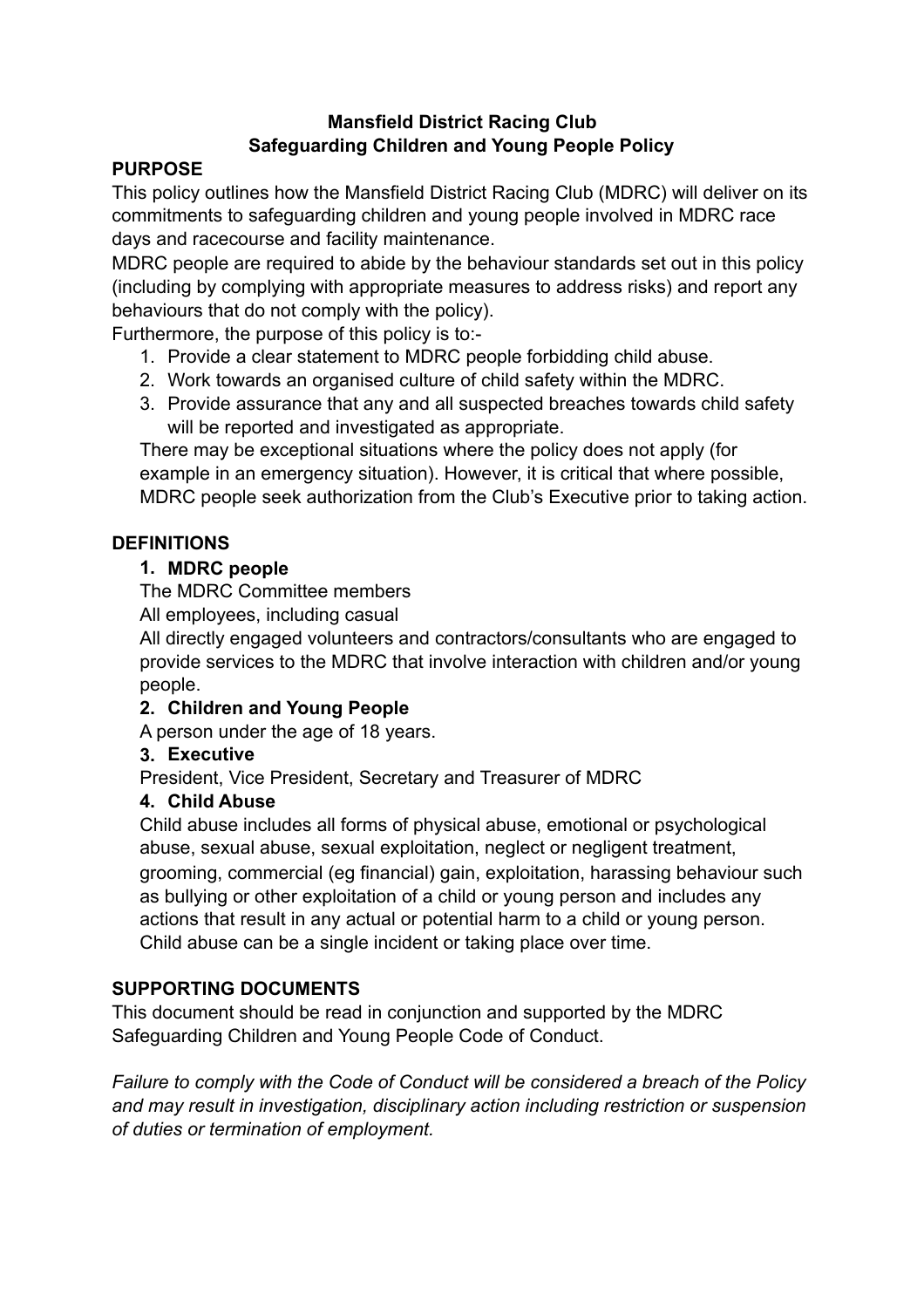## **MDRC Safeguarding Children and Young People Code of Conduct**

### **All MDRC People Must:-**

- Treat all children and young people with respect.
- Ensure that all children and young people are appropriately supervised when assisting the MDRC on race days non-race days.

NB On race days, it is the responsibility of parents/guardians to supervise children and young people who are not directly assisting the MDRC.

- Wherever possible, ensure that another adult is present when working near or with children and young people.
- Limit all interactions with children and young people to the confines of official duties.
- Wherever possible, ensure that all email, text messages and other forms of communication sent to a child or young person are copied to a parent/ guardian.
- Ensure that any photograph or film taken of a child or young person is taken in circumstances that are directly relevant to the child or young person's participation in MDRC activities and that the child or young person is appropriately dressed or posed.
- Use best endeavours to complete a risk assessment for any MDRC activity tht involves a child or young person.
- Immediately disclose any charges or convictions affecting their suitability to engage with children or young people to MDRC Executive.
- Immediately report any concern for the safety or wellbeing of a child or young person, or a suspected breach of the Policy and Code of Conduct to MDRC Executive.